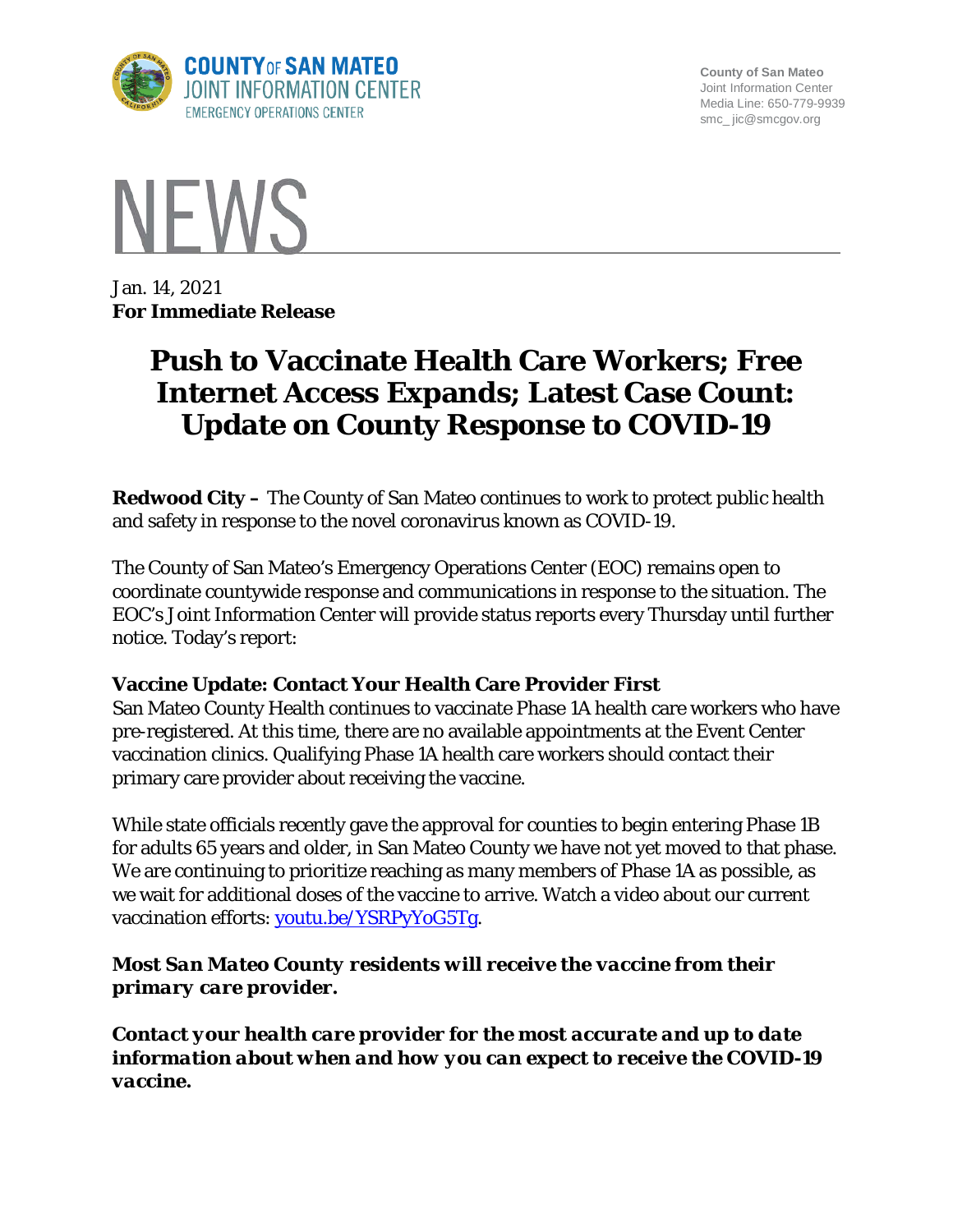The California vaccine distribution website link [covid19.ca.gov/vaccines](https://covid19.ca.gov/vaccines/) has information about the phases of the roll out.

County Health's website at **[smchealth.org/covidvaccine](https://www.smchealth.org/covidvaccine)** has the most up to date information on the vaccine process.

#### **COVID-19 Vaccination Livestream: What You Need to Know**

County Health presented a live event online Jan. 13 about the vaccine roll out, equitable distribution, and how older adults can access the vaccine when supplies are available. Watch it here: [youtu.be/SV-OCBJ7Su4](https://youtu.be/SV-OCBJ7Su4)

# **COVID-19 Business Violation Complaint Counts**

As of Jan. 13, 2021, the County's COVID-19 Business Engagement & Compliance Program has received 1,128 complaints of which 72 percent were abated, meaning the violation was not found or was corrected on the spot.

The team has issued 114 written warnings and 24 administrative citations to repeat violators. The businesses receiving the most complaints are restaurants/fast food, retail shopping, gym/fitness centers and hair salons/barber shops.

The most common complaints are businesses operating indoors, having a high occupancy, a lack of social distancing and non-wearing of masks by employees and/or customers. The team has visited a total of 372 businesses, and the top three locations for businesses receiving complaints are San Mateo, Redwood City and South San Francisco.

Residents can report alleged business violations and businesses can appeal at [https://cmo.smcgov.org/health-order-violation-reporting-appeals-businesses.](https://cmo.smcgov.org/health-order-violation-reporting-appeals-businesses)

# **Bay Area Remains Under Regional Stay at Home Order**

The greater Bay Area including San Mateo County remains under the state's Regional [Stay At Home Order,](https://covid19.ca.gov/stay-home-except-for-essential-needs/#regional-stay-home-order) requiring most residents to stay home except for essential needs with limited exceptions.

As of Tuesday, Jan. 12, the region's ICU capacity hovered at 4.7 percent, less than half the 15 percent capacity needed for the state to consider lifting the Regional Stay At Home Order in place since mid-December.

San Mateo County also remains in purple Tier 1 of the state's color-coded, four-tier [system](https://covid19.ca.gov/safer-economy/) for easing restrictions on businesses and activities. The coronavirus is considered "widespread" in purple Tier 1, the most restrictive of the four tiers.

See our [Frequently Asked Questions](https://cmo.smcgov.org/press-release/dec-17-2020-regional-stay-home-order-frequently-asked-questions) for further information on what's open and what's not under the Regional Stay At Home Order.